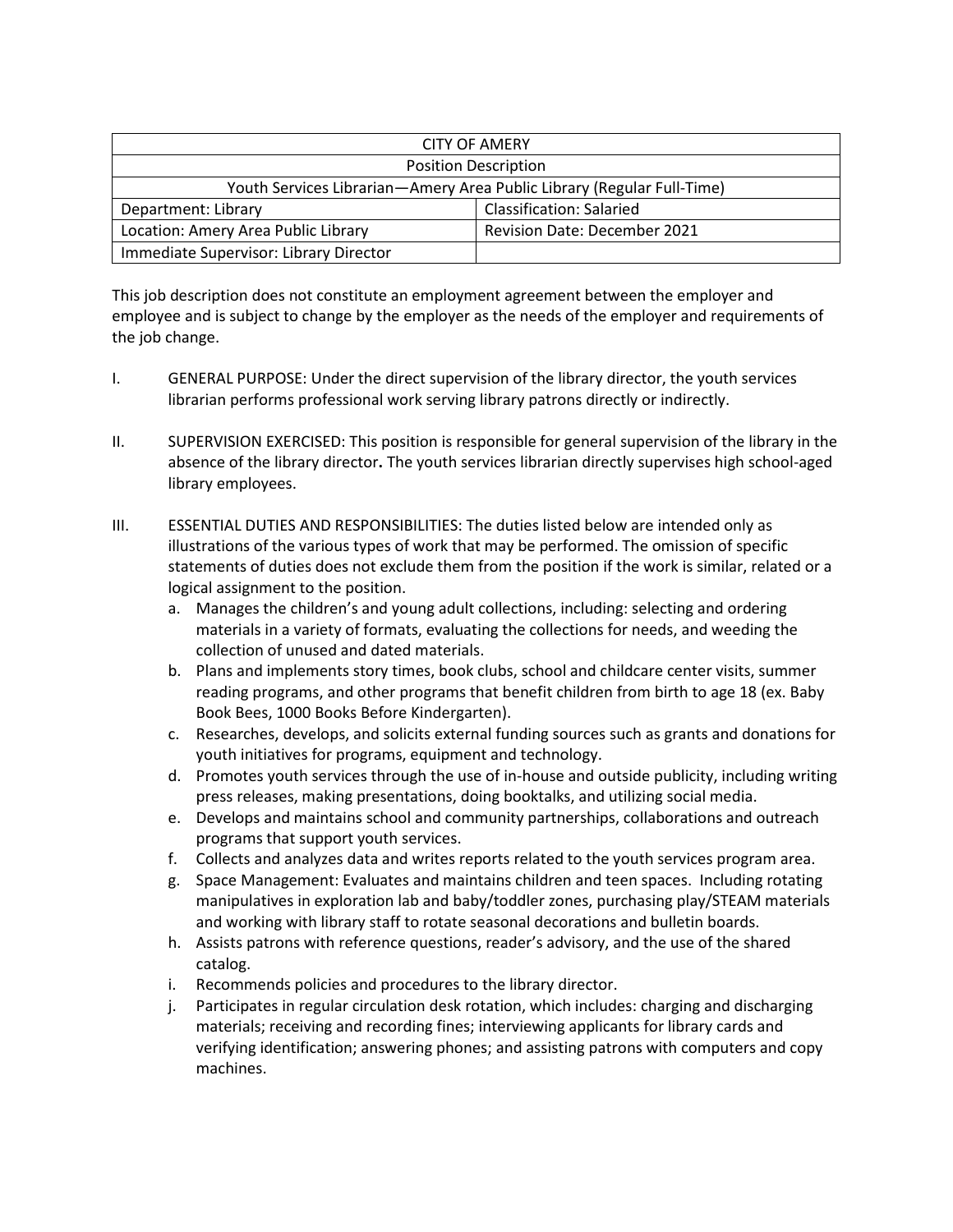- k. Participates in searching for paging slips, preparing items for courier delivery, processing of courier-delivered materials, and maintaining the holds shelf.
- l. Attends training when directed.
- m. Performs other related work.
- IV. DESIRED MINIMUM QUALIFICATIONS:
	- a. Education: Bachelor's degree or equivalent preferred. Library course work in children's and young adult literature and in programs and services for children and young adults preferred.
	- b. Experience: One to two years of public library experience.
	- c. Necessary Knowledge, Skills and Abilities.
		- i. Working knowledge of:
			- 1. Specialized library systems and services, including integrated library systems and online research databases.
			- 2. Computer applications, including Microsoft Office and email.
			- 3. Social media.
			- 4. Children's and young adult literature.
		- ii. Skill in proper and safe operation of:
			- 1. Personal computers including word processing, spreadsheet, email and Web applications; calculator; phone; copy machine; and other standard office equipment.
		- iii. Ability to:
			- 1. Effectively present information and respond to questions from patrons.
			- 2. Maintain confidentiality of library patron information.
			- 3. Follow detailed instructions.
			- 4. Gather statistics, analyze information and write reports.
			- 5. Understand library policies and procedures and apply them to library operations.
			- 6. Work independently, organize and prioritize work, respond to varied/changing work demands and make decisions as required.
			- 7. Maintain and foster cooperative and courteous working relationships with the public, peers and supervisors.
			- 8. Maintain skills through active participation in appropriate continuing education activities.
			- 9. Speak, read and write the English language.
			- 10. Practice good personal hygiene and dress in a manner appropriate for the position and in conformance with the general business dress standards in the City of Amery.
- V. WORKING CONDITIONS.
	- a. Physical Demands of the Position:
		- i. Ability to work in confined spaces.
		- ii. Ability to bend/twist/reach.
		- iii. Far vision at 20 feet or further; near vision at 20 inches or less.
		- iv. Fingering: keyboarding, writing, filing, sorting, shelving and processing.
		- v. Handling: processing, picking up and shelving books.
		- vi. Lifting and carrying 35 pounds or less.
		- vii. Pushing and pulling objects weighing 200 pounds on wheels.
		- viii. Sitting, standing, walking, climbing, stooping, kneeling and crouching.